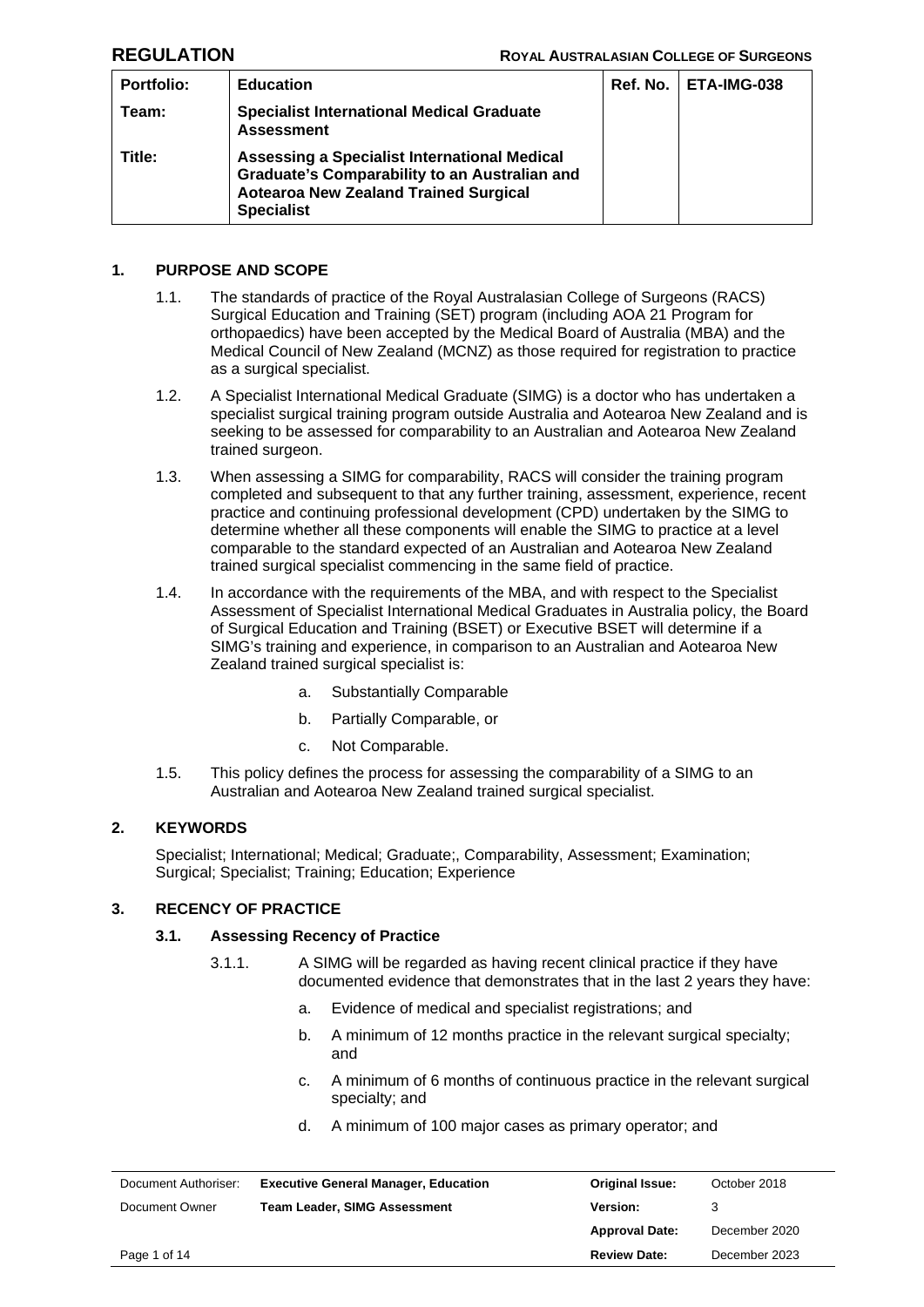| <b>Portfolio:</b> | <b>Education</b>                                                                                                                                                   | <b>Ref. No.   ETA-IMG-038</b> |
|-------------------|--------------------------------------------------------------------------------------------------------------------------------------------------------------------|-------------------------------|
| Team:             | <b>Specialist International Medical Graduate</b><br><b>Assessment</b>                                                                                              |                               |
| Title:            | Assessing a Specialist International Medical<br>Graduate's Comparability to an Australian and<br><b>Aotearoa New Zealand Trained Surgical</b><br><b>Specialist</b> |                               |

- e. Evidence of involvement in the following areas of Continuing Professional Development:
	- Peer reviewed audit
	- Maintenance of knowledge and skills

# **4. COMPARABLE SPECIALIST SURGICAL TRAINING**

# **4.1. The Comparability Framework**

- 4.1.1. In making the assessment of comparability, the assessors will identify the common features of the training program completed by the SIMG to the components of the SET program (including AOA 21). Reference to a comparable training program indicates that it has common features to the SET program but does not imply that it is identical.
- 4.1.2. Implicitly or explicitly, the training program being assessed will need to demonstrate that it incorporates teaching and assessment of the competencies of:
	- a. Collaboration and teamwork
	- b. Communication
	- c. Cultural competence and cultural safety
	- d. Health advocacy
	- e. Judgement clinical decision making
	- f. Leadership and management
	- g. Medical expertise
	- h. Professionalism
	- i. Scholarship and teaching
	- j. Technical expertise
- 4.1.3. In the assessment process RACS relies on documentation provided by the SIMG to demonstrate comparability of their education and training. RACS is not obliged to assume comparability where evidence is not provided, or to actively seek additional information to supplement that which has been provided.

# **4.2. Common Features required of a Comparable Education and Training Program**

- 4.2.1. A comparable education and training program will have been accredited by an external accreditation agency whose role is similar to the Australian Medical Council (AMC) and the MCNZ in assessing minimum standards in specialist medical education.
- 4.2.2. A comparable education and training program will include experience in accredited training positions that:
	- a. Provided individual rotations not less than three months in duration.

| Document Authoriser: | <b>Executive General Manager, Education</b> | <b>Original Issue:</b> | October 2018  |
|----------------------|---------------------------------------------|------------------------|---------------|
| Document Owner       | <b>Team Leader, SIMG Assessment</b>         | Version:               |               |
|                      |                                             | <b>Approval Date:</b>  | December 2020 |
| Page 2 of 14         |                                             | <b>Review Date:</b>    | December 2023 |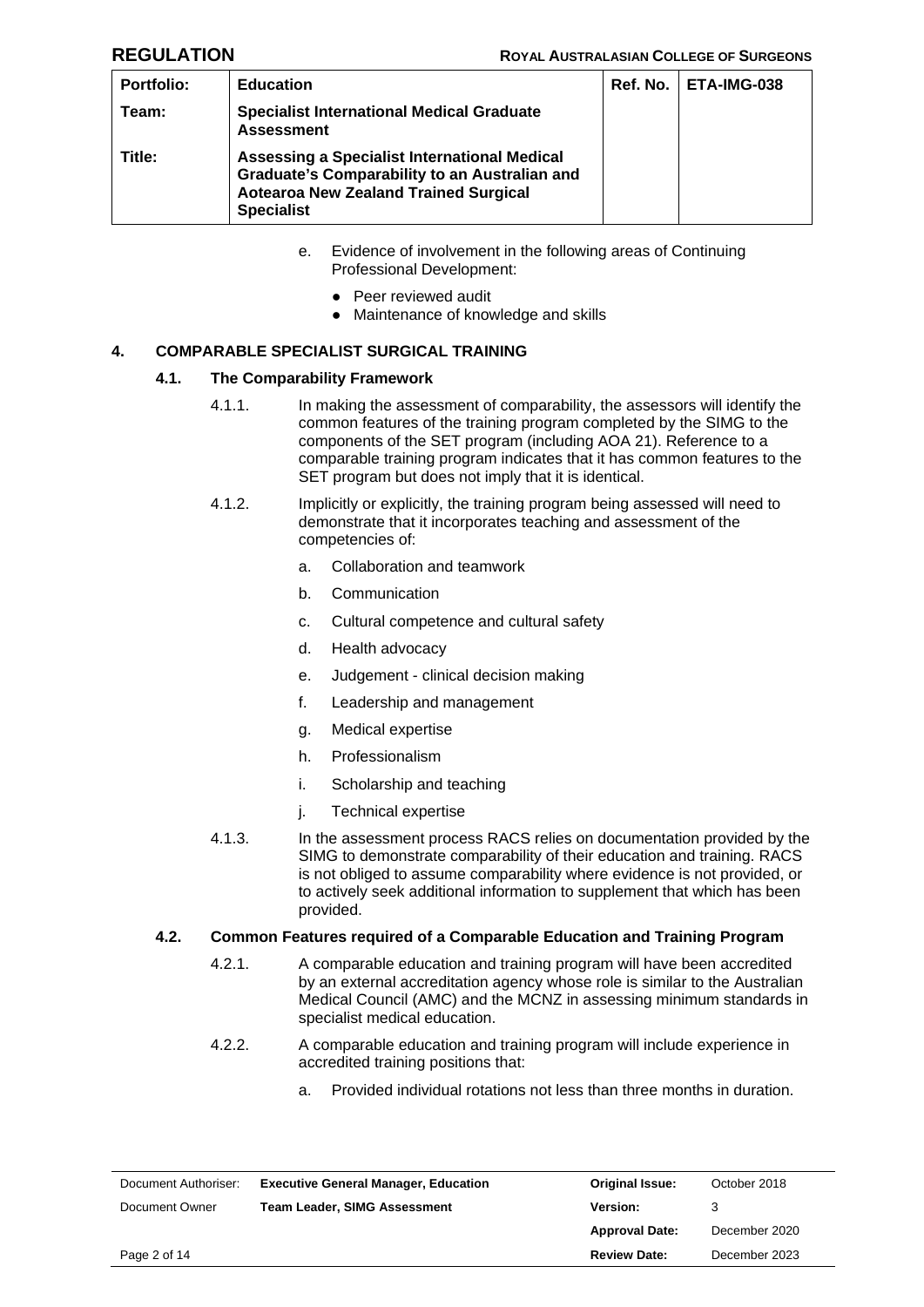| <b>Portfolio:</b> | <b>Education</b>                                                                                                                                                   | Ref. No. | <b>LETA-IMG-038</b> |
|-------------------|--------------------------------------------------------------------------------------------------------------------------------------------------------------------|----------|---------------------|
| Team:             | <b>Specialist International Medical Graduate</b><br><b>Assessment</b>                                                                                              |          |                     |
| Title:            | Assessing a Specialist International Medical<br>Graduate's Comparability to an Australian and<br><b>Aotearoa New Zealand Trained Surgical</b><br><b>Specialist</b> |          |                     |

- b. Were located at more than one teaching institution, or, if at one institution, included rotations in 3 or more units.
- c. Included operative experience both assisting and as primary operator under supervision, with an increase in responsibility over the life of the program.
- d. Provided exposure to the teachings and practices of multiple surgeons.
- e. Formative and summative in-training assessment of technical and non-technical competencies which must have been undertaken by multiple surgeons. Such assessment examples include Direct Observation of Procedural Skills (DOPS) and mini Clinical Examination (Mini-CEX).
- f. Provided for the involvement in the full spectrum of care of patients pre and post operatively and in emergency, acute and elective settings and the opportunity for the trainee to develop independent decision making pre and postoperatively in the management of patients.
- g. Provided exposure to weekly consultant supervised outpatient clinics or other clinics where independent but supervised decision making in the preoperative and postoperative setting is possible.
- h. Provided experience covering a similar range of procedures, approaches and treatments to the SET program (including AOA 21).
- 4.2.3. Evidence of the training program completed must include:
	- a. A copy of the training program curriculum that pertains to the period that the SIMG completed the training program; and
	- b. A copy of the training program regulations and/or policies that pertains to the period that the SIMG completed the training program.
- 4.2.4. The training program will have included research through projects or courses that develop research skills.
- 4.2.5. Recognising that some skills are best developed by specific intensive courses, graduates of a comparable education and training program will have undertaken specific training courses such as surgical skills, the emergency management of severe trauma, care of the critically ill surgical patient and radiation safety.
- 4.2.6. Specific requirements for each specialty are listed in Appendix A.

# **4.3. Comparable Exit Examination**

- 4.3.1. It is expected that an exit examination will assess the competencies of:
	- a. Judgement Clinical Decision Making
	- b. Medical Expertise
	- c. Communication

| Document Authoriser: | <b>Executive General Manager, Education</b> | <b>Original Issue:</b> | October 2018  |
|----------------------|---------------------------------------------|------------------------|---------------|
| Document Owner       | <b>Team Leader, SIMG Assessment</b>         | <b>Version:</b>        |               |
|                      |                                             | <b>Approval Date:</b>  | December 2020 |
| Page 3 of 14         |                                             | <b>Review Date:</b>    | December 2023 |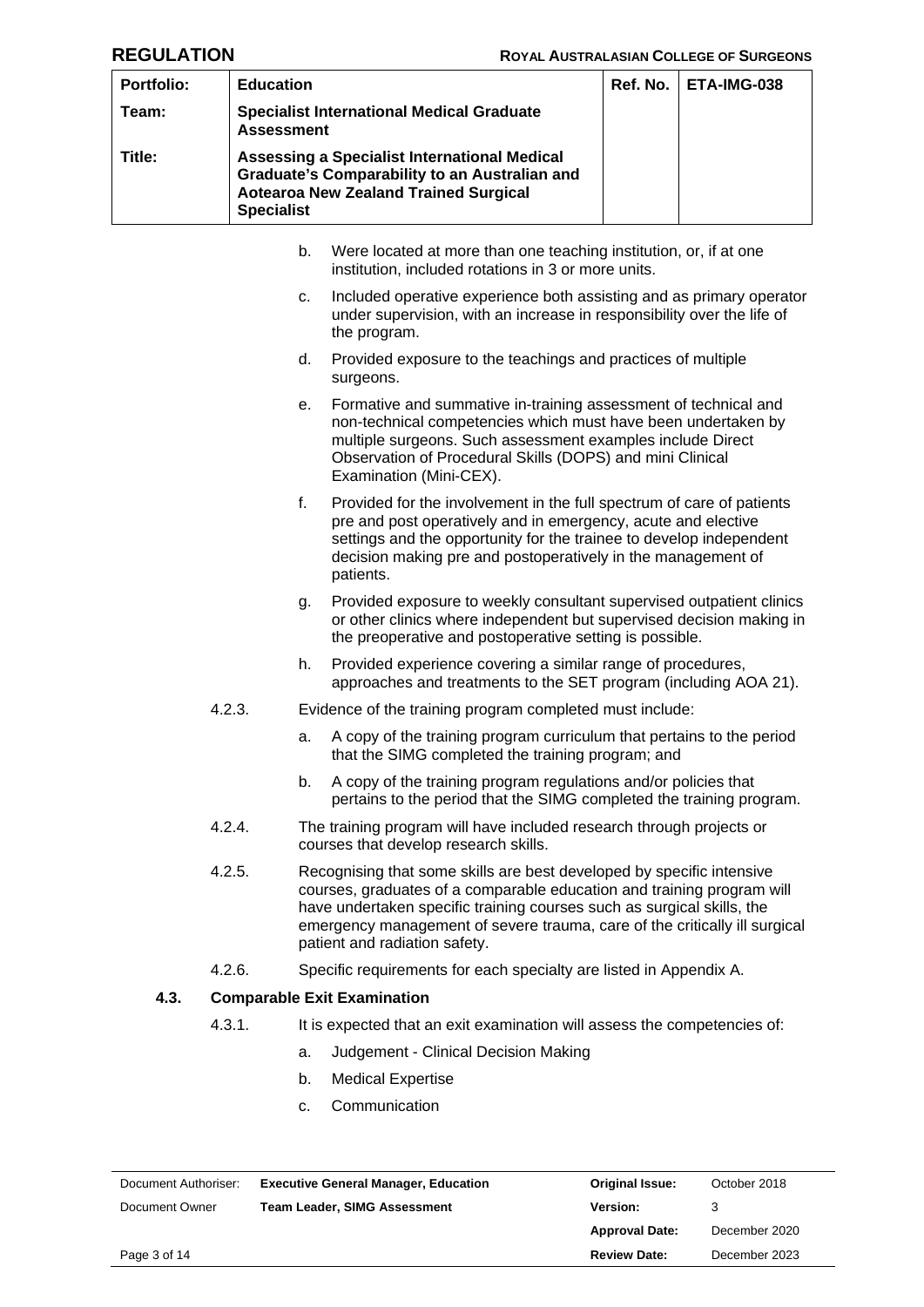| <b>Portfolio:</b> | <b>Education</b>                                                                                                                                                          | Ref. No.   ETA-IMG-038 |
|-------------------|---------------------------------------------------------------------------------------------------------------------------------------------------------------------------|------------------------|
| Team:             | <b>Specialist International Medical Graduate</b><br><b>Assessment</b>                                                                                                     |                        |
| Title:            | Assessing a Specialist International Medical<br><b>Graduate's Comparability to an Australian and</b><br><b>Aotearoa New Zealand Trained Surgical</b><br><b>Specialist</b> |                        |

- 4.3.2. The exit examination should include:
	- a. Examination of candidates by multiple external examiners using a predetermined scoring system; and
	- b. Multiple examination segments that include written and oral examination of a candidate's ability to demonstrate attainment of the required competencies.
- 4.3.3. Given the difficulties of comparing the standard of examinations from around the world, RACS does not recognize any particular examination as being comparable to the RACS Fellowship Examination (FEX). It will assess the examination process together with the training undertaken by the SIMG.

# **4.4. Post Graduate Training and Experience**

- 4.4.1. Many overseas training programs have some deficiencies or differences as compared to Australian and Aotearoa New Zealand surgical education and training program. These deficiencies include the duration of training, the number of cases performed during training, the number of institutions involved in training, the number of surgeons involved in training and the breadth of training. Many surgeons go on to further, less structured positions, which may be described as Fellowships, Senior Registrar positions or similar. If a position is to be considered as part of the overall training package of the SIMG there should be evidence that the position has all of the following features:
	- a. Addresses identified gaps in the training program
	- b. Enables acquisition of new and/or reinforcement of existing skills
	- c. Has exposure to multiple surgeons
	- d. Has a significant volume of primary operating
	- e. Allows independent clinical decision making
	- f. Involves responsibility for patient management
	- g. Include documented structured feedback or assessment which confirms a level of proficiency equivalent to Consultant level

Specific evidence is required. This must include logbooks summaries, position descriptions, and reports from supervisors which indicate the SIMGs performance across all RACS competencies.

### **4.5. Depth and Scope of Practice**

- 4.5.1. If a SIMG has less than 5 years of consultant practice they will be judged at most, as partially comparable and if so, will be required to undertake the Fellowship Examination.
- 4.5.2. If a SIMG has 5 or more years of independent consultant level practice the depth and scope of that practice will be assessed.
- 4.5.3. Independent practice must include responsibility for, and decision making regarding pre-operative, intra-operative and post-operative care.

| Document Authoriser: | <b>Executive General Manager, Education</b> | <b>Original Issue:</b> | October 2018  |
|----------------------|---------------------------------------------|------------------------|---------------|
| Document Owner       | <b>Team Leader, SIMG Assessment</b>         | Version:               |               |
|                      |                                             | <b>Approval Date:</b>  | December 2020 |
| Page 4 of 14         |                                             | <b>Review Date:</b>    | December 2023 |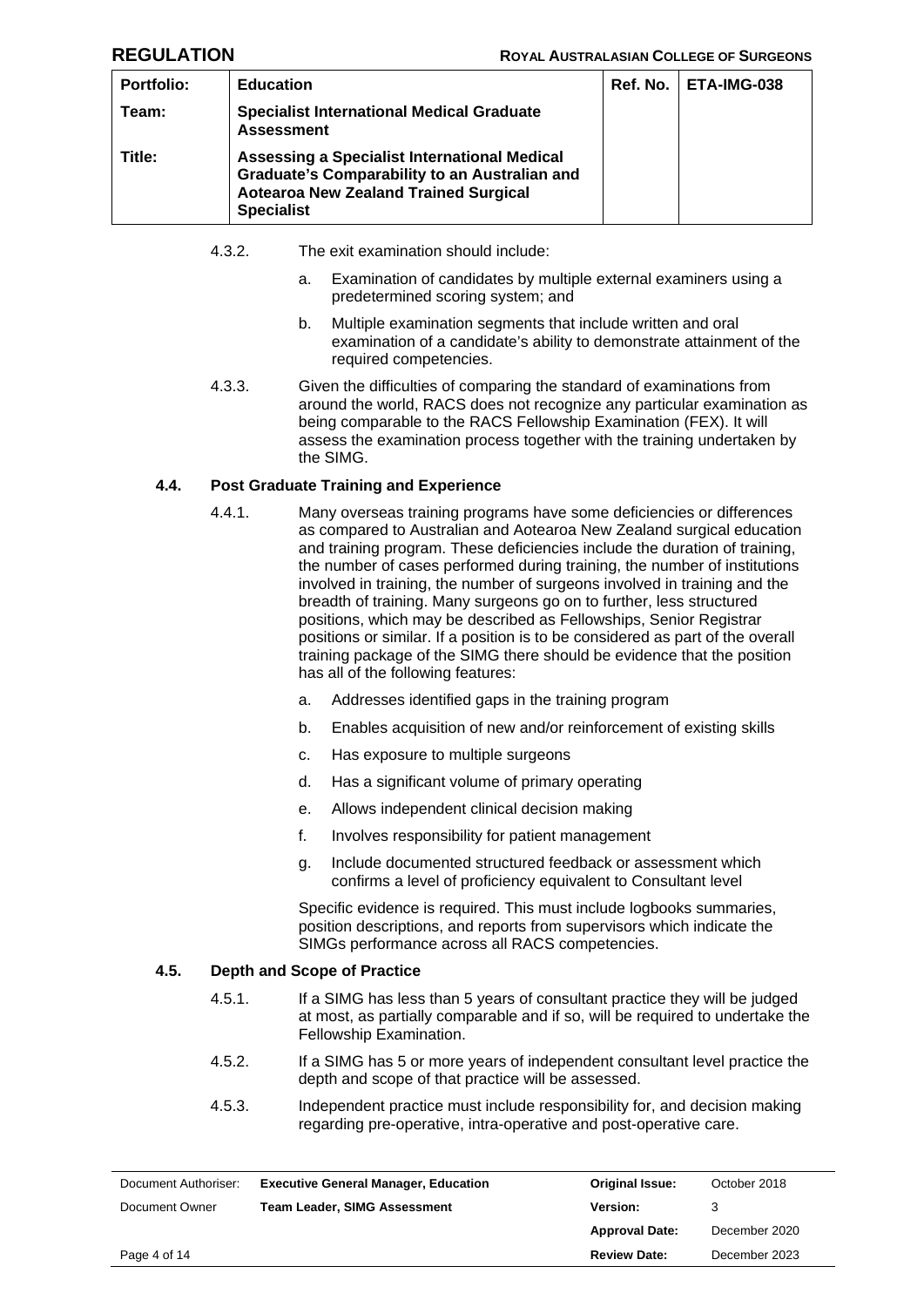| <b>Portfolio:</b> | <b>Education</b>                                                                                                                                                   | Ref. No.   ETA-IMG-038 |
|-------------------|--------------------------------------------------------------------------------------------------------------------------------------------------------------------|------------------------|
| Team:             | <b>Specialist International Medical Graduate</b><br><b>Assessment</b>                                                                                              |                        |
| Title:            | Assessing a Specialist International Medical<br>Graduate's Comparability to an Australian and<br><b>Aotearoa New Zealand Trained Surgical</b><br><b>Specialist</b> |                        |

- 4.5.4. The standard of comparison is that of an ANZ trained surgeon with 5 or more years of independent practice. To meet this requirement the SIMG must demonstrate that they have the ability to:
	- a. manage emergency presentations across the breadth of the specialty
	- b. perform a suitable range of emergency procedures
- 4.5.5. It is recognised that the scope of many surgeon's practice becomes narrower over time but must include the ability to manage the relevant specialty specific presentations as listed in Appendix B. There is no expectation that the SIMG will perform the whole range of the specialty. A practical test would be to consider whether or not the SIMG could safely be on call at a medium sized hospital.

### **4.6. Non-Technical Skills**

- 4.6.1. Non-technical competencies are extremely important to all surgeons. RACS requires all referee reports to address all RACS competencies (including AOA 21).
- 4.6.2. At interview a series of structured questions and scenarios will be utilized to assess the non-technical competencies of the SIMG. The results of this assessment will be highly influential in the final determination of comparability.

### **5. ASSOCIATED DOCUMENTS**

### **Regulations**

Specialist Assessment of Specialist International Medical Graduates in Australia

Aotearoa New Zealand Vocationally Registered Doctors Applying for Fellowship

SIMGs Assessed with a Defined Scope of Practice

#### **Standards**

Specialist medical college assessment of specialist international medical graduates (at Medical Board of Australia)

**Approver**: Education Board **Authoriser**: Council

| Document Authoriser: | <b>Executive General Manager, Education</b> | <b>Original Issue:</b> | October 2018  |
|----------------------|---------------------------------------------|------------------------|---------------|
| Document Owner       | <b>Team Leader, SIMG Assessment</b>         | <b>Version:</b>        |               |
|                      |                                             | <b>Approval Date:</b>  | December 2020 |
| Page 5 of 14         |                                             | <b>Review Date:</b>    | December 2023 |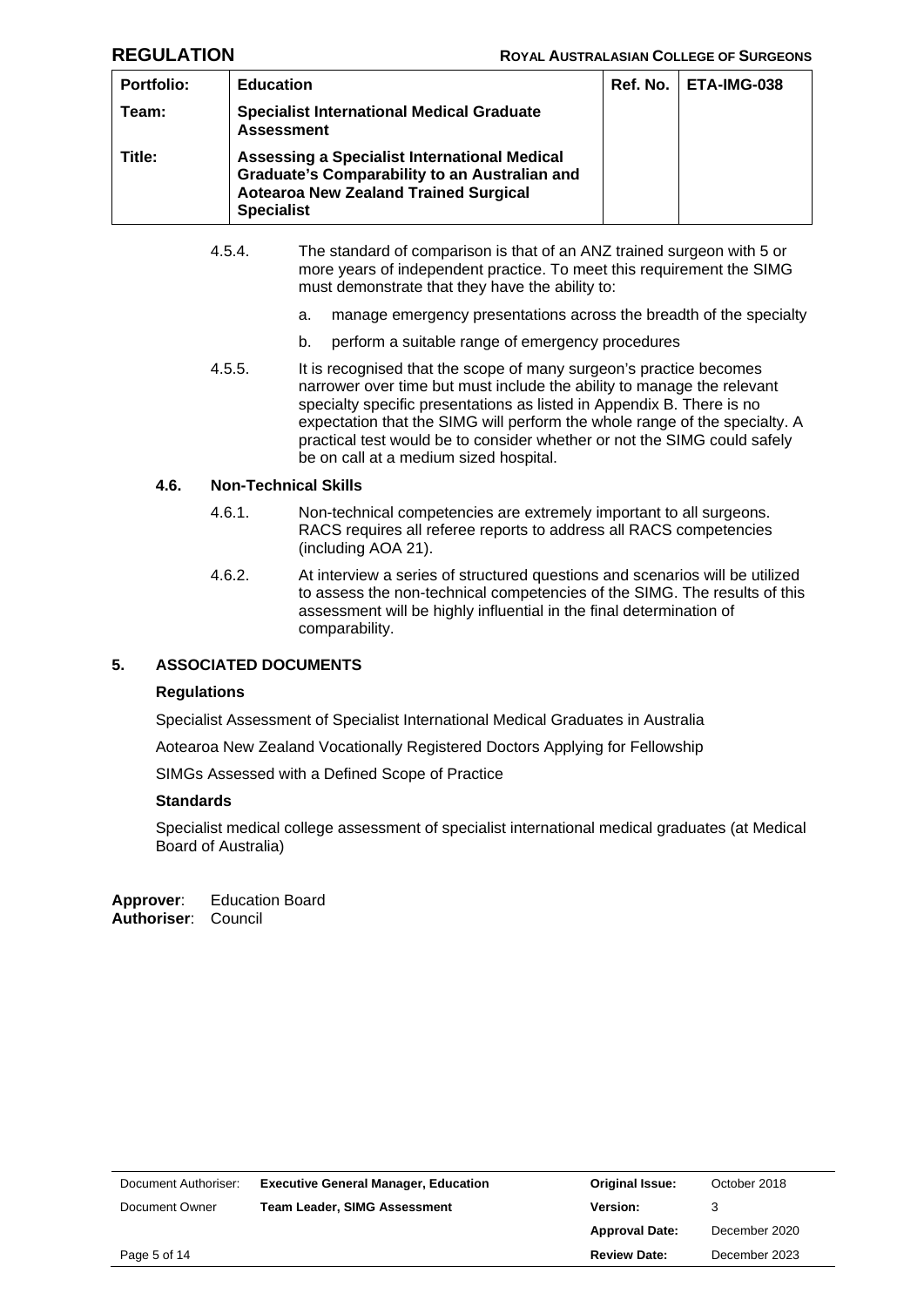| <b>Portfolio:</b> | <b>Education</b>                                                                                                                                                          | <b>Ref. No.   ETA-IMG-038</b> |
|-------------------|---------------------------------------------------------------------------------------------------------------------------------------------------------------------------|-------------------------------|
| Team:             | <b>Specialist International Medical Graduate</b><br><b>Assessment</b>                                                                                                     |                               |
| Title:            | Assessing a Specialist International Medical<br><b>Graduate's Comparability to an Australian and</b><br><b>Aotearoa New Zealand Trained Surgical</b><br><b>Specialist</b> |                               |

# **Appendix A: Specialty Specific Training Requirements**

This document defines the standards applied by each surgical specialty in assessing the comparability of a SIMG to an Australian and Aotearoa New Zealand trained surgeon within the same surgical specialty.

# **1. CARDIOTHORACIC SURGERY**

- i) Competence in cardiac thoracic surgery with a minimum of 24 months supervised training in a Board approved institution. The training requirements are in line with SET 5 and SET 6 Cardiothoracic trainees.
- ii) Competence in paediatric surgery as assessed by the Board approved Paediatric unit.

# **2. GENERAL SURGERY**

- i) Minimum of 48 months of training in general surgery and its subspecialties.
- ii) Minimum of 300 major cases as primary operator.
- iii) Competence in diagnosis and treatment in the following areas:
	- Abdominal wall
	- Bariatric
	- Breast
	- Colo-ano-rectal
	- Endocrine
	- Head and neck
	- Hepatobiliary and pancreatic
	- Lymphatic system and spleen
	- Oesophago-gastric
	- Skin and soft tissue
	- Small bowel
- iv) Competence in recognising and managing sepsis, trauma and other acute surgical conditions.
- v) Competence in gastroscopy and colonoscopy (diagnostic and therapeutic).

### **3. NEUROSURGERY**

- i) Minimum of 60 months of training in neurosurgery, undertaken in more than one training institution over the life of the training program.
- ii) Involvement in 1200 major neurosurgical cases including both assisting and as the primary operator under supervision with an increase in responsibility over the life of the training program.
- iii) Experience in operative procedures covering the full range of neurosurgical procedures, approaches and treatments provided in the SET program.

| Document Authoriser: | <b>Executive General Manager, Education</b> | <b>Original Issue:</b> | October 2018  |
|----------------------|---------------------------------------------|------------------------|---------------|
| Document Owner       | <b>Team Leader, SIMG Assessment</b>         | Version:               |               |
|                      |                                             | <b>Approval Date:</b>  | December 2020 |
| Page 6 of 14         |                                             | <b>Review Date:</b>    | December 2023 |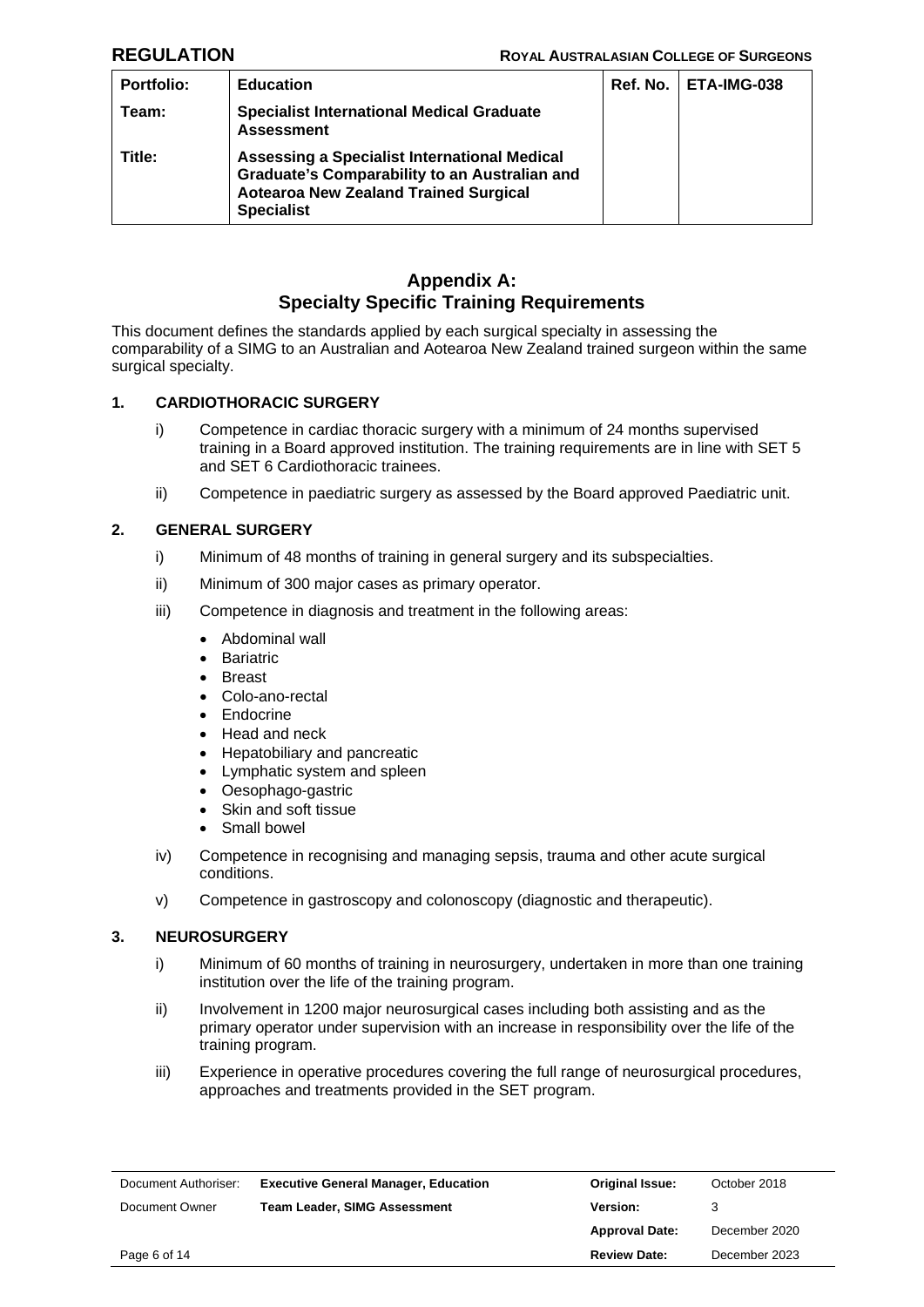| <b>Portfolio:</b> | <b>Education</b>                                                                                                                                                          | Ref. No.   ETA-IMG-038 |
|-------------------|---------------------------------------------------------------------------------------------------------------------------------------------------------------------------|------------------------|
| Team:             | <b>Specialist International Medical Graduate</b><br><b>Assessment</b>                                                                                                     |                        |
| Title:            | Assessing a Specialist International Medical<br><b>Graduate's Comparability to an Australian and</b><br><b>Aotearoa New Zealand Trained Surgical</b><br><b>Specialist</b> |                        |

iv) Participation in neurosurgical research and research outcomes comparable to that required in the SET program.

### **4. ORTHOPAEDIC SURGERY**

- i) Minimum of 48 months of training in orthopaedic surgery.
- ii) Exposure and assessment as primary surgeon to the breadth of orthopaedic practice including:
	- Elbow
	- Foot and ankle
	- Hand and wrist
	- Hip
	- Knee
	- Paediatrics
	- Shoulder
	- Spine
	- Systemic medical conditions
	- Tumour and tumour-like conditions
	- Trauma and injury
- iii) Exposure to, and assessment in, the non-technical (AOA 21 Foundation) competencies.

# **5. OTOLARYNGOLOGY HEAD AND NECK SURGERY**

- i) Minimum of 60 months of training in otolaryngology head and neck surgery.
- ii) Minimum of 250 type A cases (as per RACS MALT logbook)
- iii) Minimum of 250 type B cases (as per RACS MALT logbook)
- iv) Minimum of 50 type A cases in each of Head and Neck, Otology and Rhinology
- v) Exposure to and competence in the following areas:
	- Facial plastics
	- Head and neck
	- Laryngology
	- Otology
	- Paediatric otolaryngology
	- Rhinology

### **6. PAEDIATRIC SURGERY**

- i) Minimum of 72 months of training.
- ii) Proficiency in basic sciences including anatomy and embryology applicable to the practice of paediatric surgery.
- iii) Competence in the following areas as expected by the end of RACS Senior SET, laid out in RACS Paediatric Surgery curriculum:
	- Abdominal
	- Abdominal wall

| Document Authoriser: | <b>Executive General Manager, Education</b> | <b>Original Issue:</b> | October 2018  |
|----------------------|---------------------------------------------|------------------------|---------------|
| Document Owner       | <b>Team Leader, SIMG Assessment</b>         | Version:               |               |
|                      |                                             | <b>Approval Date:</b>  | December 2020 |
| Page 7 of 14         |                                             | <b>Review Date:</b>    | December 2023 |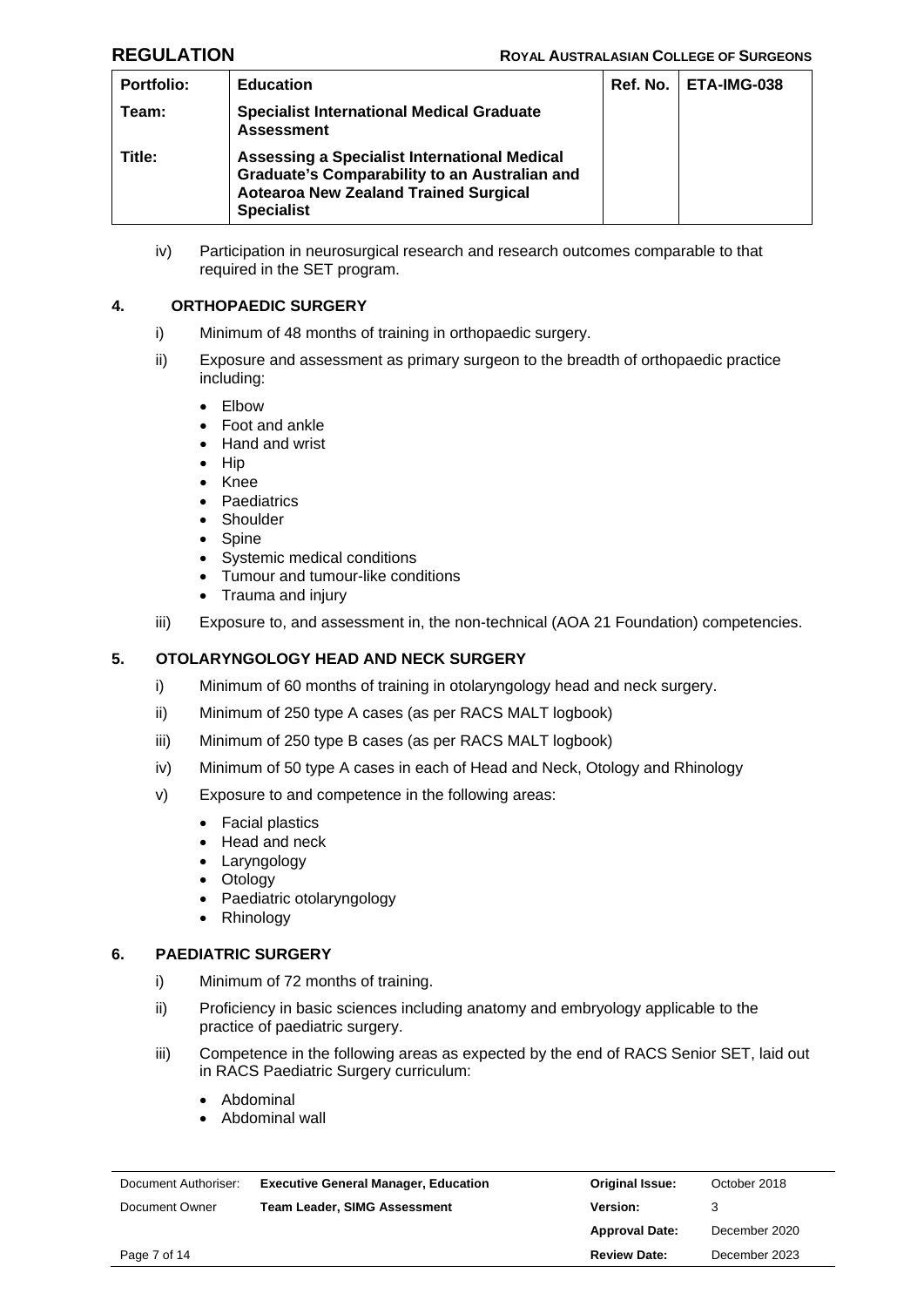| <b>Portfolio:</b> | <b>Education</b>                                                                                                                                                          | <b>Ref. No.   ETA-IMG-038</b> |
|-------------------|---------------------------------------------------------------------------------------------------------------------------------------------------------------------------|-------------------------------|
| Team:             | <b>Specialist International Medical Graduate</b><br><b>Assessment</b>                                                                                                     |                               |
| Title:            | Assessing a Specialist International Medical<br><b>Graduate's Comparability to an Australian and</b><br><b>Aotearoa New Zealand Trained Surgical</b><br><b>Specialist</b> |                               |

- Genito-urinary
- Head and neck
- Inguinoscrotal
- Neonatal
- Paediatric oncology
- Skin and appendages
- Thoracic (non cardiac)
- Trauma and burns

# **7. PLASTIC AND RECONSTRUCTIVE SURGERY**

- i) Minimum of 60 months of training in plastic and reconstructive surgery.
- ii) Involvement in 2500 cases during training including 500 major cases (cases not procedures).
- iii) Involvement in the full spectrum of plastic and reconstructive surgery provided in the SET program with associated logbook numbers, including 500 major cases in the following categories:
	- Aesthetic
	- Breast
	- Burns
	- CMF
	- General
	- Hand
	- Head and neck
	- Lower and upper limb
	- Paediatric
	- Skin cancer

### **8. UROLOGY**

- i) Minimum of 60 months of training in urology.
- ii) Include involvement in the order of four operating lists per week for each separate 12 month period over the duration of the training program.
- iii) An operative logbook summary to be provided which includes:
- iv) the name of each procedure undertaken (and grouped by procedure type as indicated below); and
- v) whether it was open, laparoscopic or endoscopic; and
- vi) the level of involvement. The level of involvement must note if the involvement in the procedure was either as primary surgeon, secondary surgeon or assistant surgeon.
- vii) Involvement in the following numbers of cases during training (indicative only):

| Document Authoriser: | <b>Executive General Manager, Education</b> | <b>Original Issue:</b> | October 2018  |
|----------------------|---------------------------------------------|------------------------|---------------|
| Document Owner       | <b>Team Leader, SIMG Assessment</b>         | <b>Version:</b>        |               |
|                      |                                             | <b>Approval Date:</b>  | December 2020 |
| Page 8 of 14         |                                             | <b>Review Date:</b>    | December 2023 |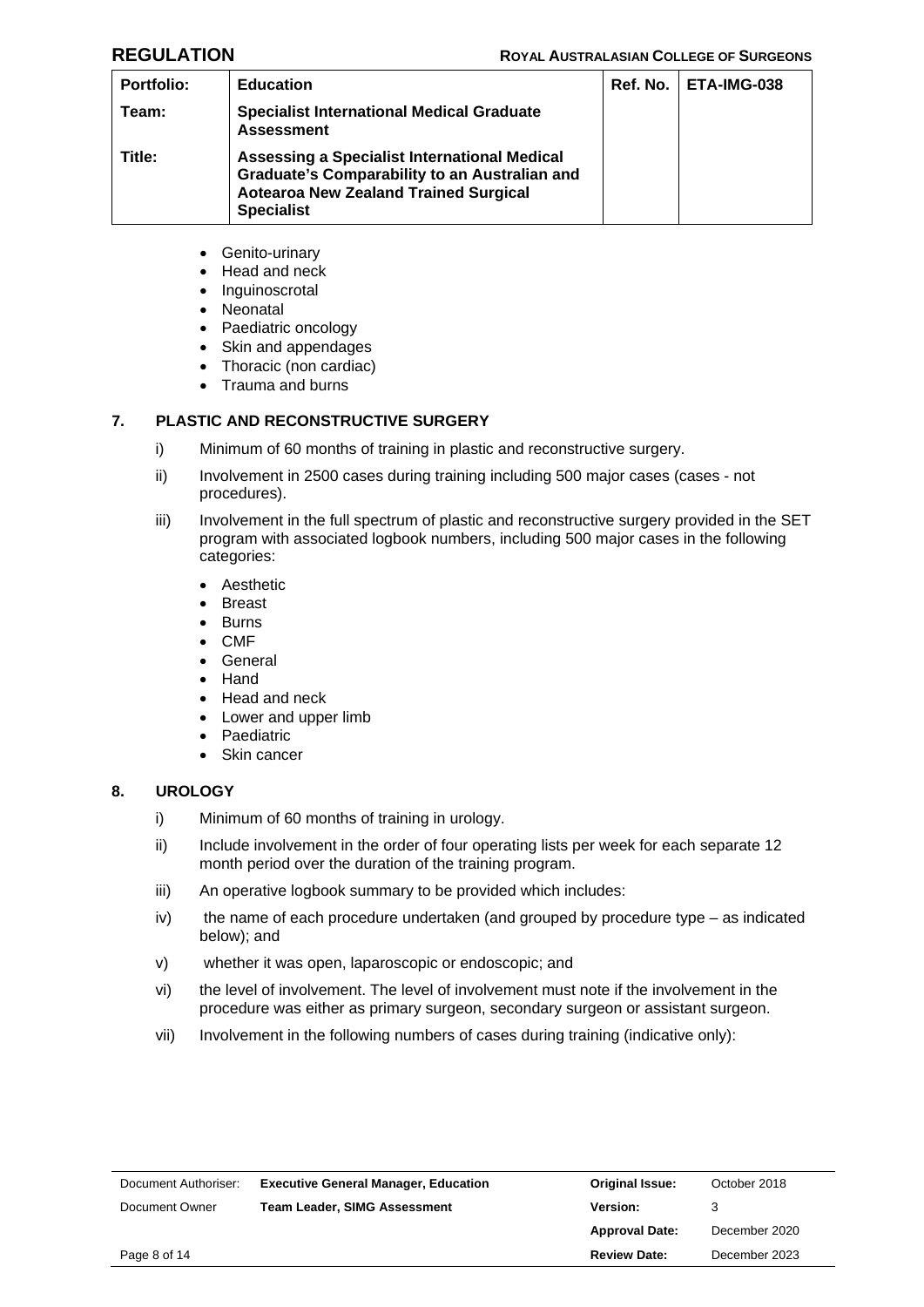| <b>Portfolio:</b> | <b>Education</b>                                                                                                                                                   | <b>Ref. No.   ETA-IMG-038</b> |
|-------------------|--------------------------------------------------------------------------------------------------------------------------------------------------------------------|-------------------------------|
| Team:             | <b>Specialist International Medical Graduate</b><br><b>Assessment</b>                                                                                              |                               |
| Title:            | Assessing a Specialist International Medical<br>Graduate's Comparability to an Australian and<br><b>Aotearoa New Zealand Trained Surgical</b><br><b>Specialist</b> |                               |

| <b>Procedure</b>                                                                         | <b>Expected no's</b><br>performed during<br>urology training |
|------------------------------------------------------------------------------------------|--------------------------------------------------------------|
| <b>TURBT</b> – Resection or diathermy                                                    | 250                                                          |
| Ureteroscopy (rigid) – biopsy, tumour resection, stone<br>extraction or fragmentation    | 125                                                          |
| Ureteroscopy (flexible) – biopsy, tumour resection, stone<br>extraction or fragmentation | 150                                                          |
| PCNL – biopsy, tumour resection or fulguration, stone<br>extraction or fragmentation     | 25                                                           |
| TURP / laser prostate, any energy source                                                 | 150                                                          |
| Open nephrectomy or nephroureterectomy                                                   | 25                                                           |
| Laparoscopic nephrectomy or nephroureterectomy                                           | 50                                                           |
| Pyeloplasty – Laparoscopic or open                                                       | 10                                                           |
| Partial nephrectomy - Laparoscopic or open                                               | 15                                                           |
| Cystectomy or cystoprostatectomy – robotic, laparoscopic or<br>open                      | 25                                                           |
| Radical prostatectomy – robotic, laparoscopic or open                                    | 100                                                          |
| Scrotal surgery – exploration, torsion, hydrocele, epididymal<br>cyst, orchidectomy      | 50                                                           |
| Urethral surgery – excision, urethroplasty, hypospadias,<br>fistula                      | 15                                                           |

### viii) Exposure to the breadth of urological practice including:

- Andrology
- Infection and inflammation
- Male and female urinary tract function
- Oncology
- Paediatric urology
- Trauma
- Upper urinary tract function
- Urinary stone diseases
- Uroradiology

# **9. VASCULAR SURGERY**

- i) Minimum of 60 months of training in vascular surgery.
- ii) Involvement in >600 major vascular cases during training (with >250 as primary operator).
- iii) Exposure to and competence in the following anatomical areas of vascular practice:
	- Amputations
	- Carotid and subclavian
	- Diagnostic vascular ultrasound (performance and interpretation)

| Document Authoriser: | <b>Executive General Manager, Education</b> | <b>Original Issue:</b> | October 2018  |
|----------------------|---------------------------------------------|------------------------|---------------|
| Document Owner       | <b>Team Leader, SIMG Assessment</b>         | Version:               |               |
|                      |                                             | <b>Approval Date:</b>  | December 2020 |
| Page 9 of 14         |                                             | <b>Review Date:</b>    | December 2023 |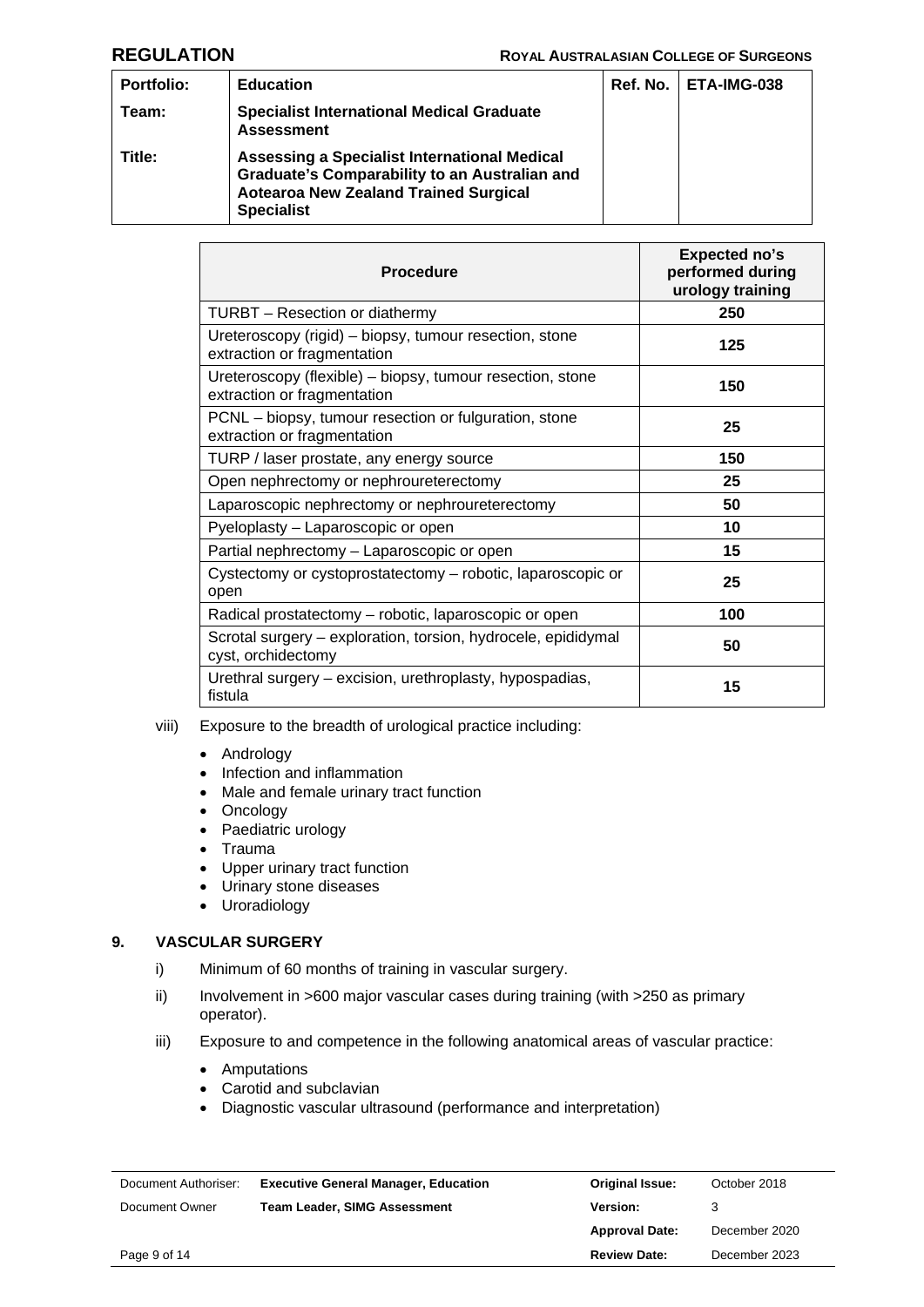**REGULATION ROYAL AUSTRALASIAN COLLEGE OF SURGEONS**

| <b>Portfolio:</b> | <b>Education</b>                                                                                                                                                   | Ref. No.   ETA-IMG-038 |
|-------------------|--------------------------------------------------------------------------------------------------------------------------------------------------------------------|------------------------|
| Team:             | <b>Specialist International Medical Graduate</b><br><b>Assessment</b>                                                                                              |                        |
| Title:            | Assessing a Specialist International Medical<br>Graduate's Comparability to an Australian and<br><b>Aotearoa New Zealand Trained Surgical</b><br><b>Specialist</b> |                        |

- Dialysis access and vascular access
- Endovenous and sclerotherapy
- Iliofemoral, femoro-popliteal, and tibial/pedal
- Management of the Complex Diabetic Foot
- Mesenteric and renal arteries
- Peri-operative medicine
- Peripheral endovascular (diagnostic and therapeutic procedures)
- Sympathectomy and rib resection
- Thoracic and abdominal aorta
- Thrombectomy/embolectomy
- Trauma
- Upper limb
- Venous surgery
- iv) Competence in peri-operative management of the vascular patient.
- v) Vascular Ultrasound experience of >100 hours. No more than 20 hours of therapeutic ultrasound (EVLA, ultrasound-guided puncture etc.) will be accepted.
- vi) The expected standard is that the SIMG will have performed at least 100 Peripheral Endovascular Therapeutic procedures as primary surgeon and participated in at least 150 cases.
- vii) An operative logbook and logbook summary to be provided using the Australasian Vascular Audit (AVA) Operative Logbook Summary template.

| Document Authoriser: | <b>Executive General Manager, Education</b> | <b>Original Issue:</b> | October 2018  |
|----------------------|---------------------------------------------|------------------------|---------------|
| Document Owner       | <b>Team Leader, SIMG Assessment</b>         | <b>Version:</b>        |               |
|                      |                                             | <b>Approval Date:</b>  | December 2020 |
| Page 10 of 14        |                                             | <b>Review Date:</b>    | December 2023 |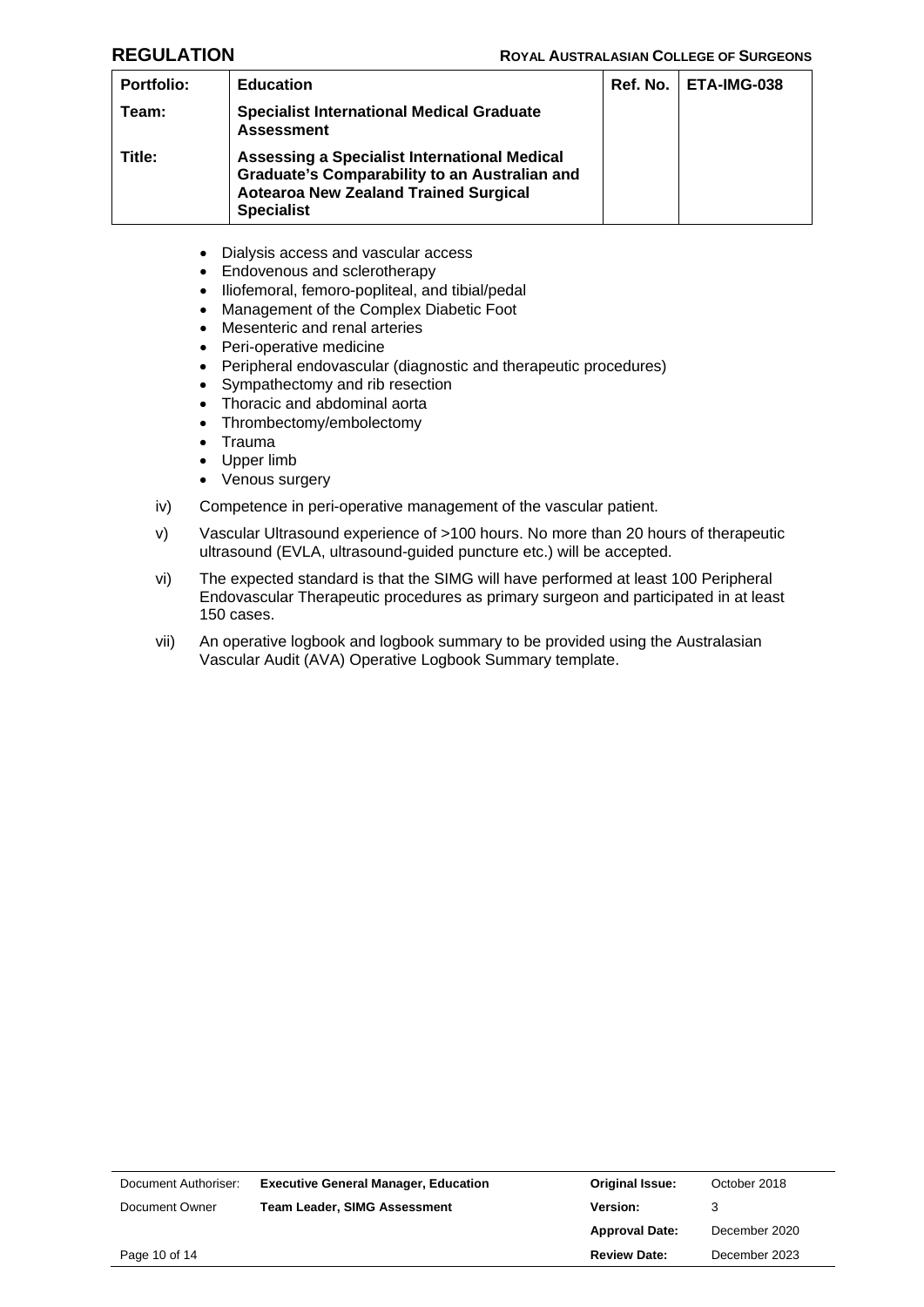| <b>Portfolio:</b> | <b>Education</b>                                                                                                                                                          | Ref. No.   ETA-IMG-038 |
|-------------------|---------------------------------------------------------------------------------------------------------------------------------------------------------------------------|------------------------|
| Team:             | <b>Specialist International Medical Graduate</b><br><b>Assessment</b>                                                                                                     |                        |
| Title:            | Assessing a Specialist International Medical<br><b>Graduate's Comparability to an Australian and</b><br><b>Aotearoa New Zealand Trained Surgical</b><br><b>Specialist</b> |                        |

# **Appendix B: Specialty Specific Requirements for Depth and Scope of Practice**

This document defines the standards applied by each surgical specialty in assessing the depth and scope of practice of a SIMG to an Australian and Aotearoa New Zealand trained surgeon within the same surgical specialty.

# **1. CARDIOTHORACIC SURGERY**

The SIMG's scope of practice in cardiothoracic surgery should be in line with the SET training scope of practice.

The logbook should reach 75% either as assisted or as primary surgeon of the requirement as per regulation. The final logbook assessment is at the discretion of the Board.

# **2. GENERAL SURGERY**

The scope of practice for general surgery is effectively the breadth of surgery included in the MALT logbook for general surgical trainees.

This is a document that has been mostly unchanged over several years but will get modified from time to time.

The SIMG should be competent in performing common general surgical emergencies and at least 50% of the elective procedures assessed in the trainee's logbook.

### **3. NEUROSURGERY**

To be safely on-call in a neurosurgical department in Australia and demonstrate depth and scope of practices comparable to an Australian and Aotearoa New Zealand trained neurosurgeon, the SIMG must be able to demonstrate proficiency and experience within their period of recency of practice in the following procedures:

| Trauma  | Head injury management including EVD/ICP monitoring and decompressive<br>$\bullet$<br>craniectomy |
|---------|---------------------------------------------------------------------------------------------------|
|         | Extradural and acute subdural haematomas<br>٠                                                     |
|         | Intracerebral haemorrhage - Evacuation<br>٠                                                       |
| Cranial | Craniotomy for glioma<br>٠                                                                        |
|         | Craniotomy for Meningioma<br>٠                                                                    |
|         | Craniotomy for posterior fossa pathology<br>٠                                                     |
|         | Insertion / Revision of ventriculoperitoneal shunt<br>٠                                           |
|         | Subarachnoid haemorrhage - Management and primary operating<br>٠<br>experience                    |
| Spinal  | Spinal fusion: ACDF +/- Plate<br>٠                                                                |
|         | Spinal fusion: Posterior - Instrumented<br>٠                                                      |
|         | Spinal intervertebral disc: Discectomy - Lumbar<br>٠                                              |
|         | Spinal laminectomy/laminoplasty for canal stenosis - Lumbar and Cervical                          |

| Document Authoriser: | <b>Executive General Manager, Education</b> | <b>Original Issue:</b> | October 2018  |
|----------------------|---------------------------------------------|------------------------|---------------|
| Document Owner       | <b>Team Leader, SIMG Assessment</b>         | Version:               |               |
|                      |                                             | <b>Approval Date:</b>  | December 2020 |
| Page 11 of 14        |                                             | <b>Review Date:</b>    | December 2023 |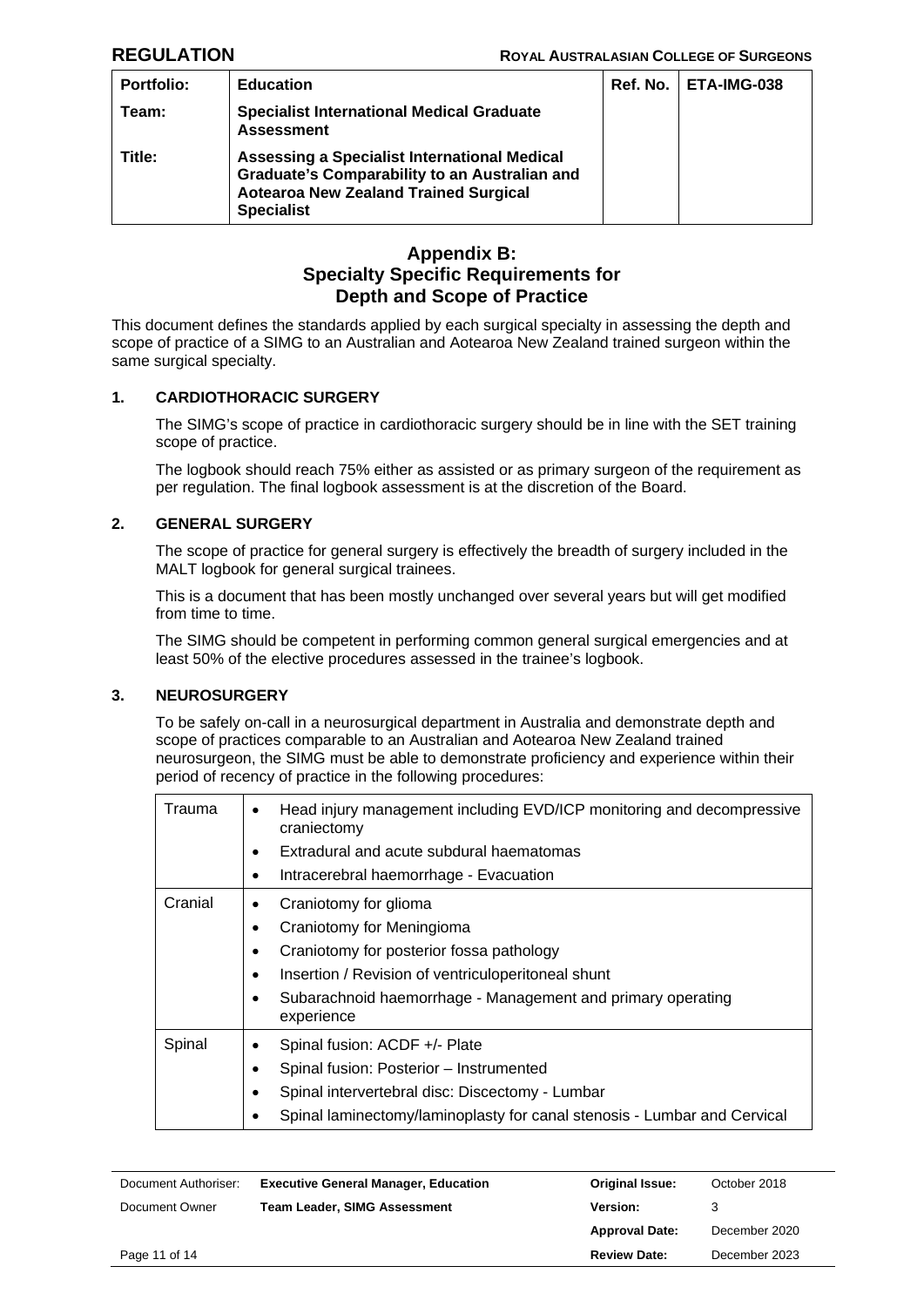| <b>Portfolio:</b> | <b>Education</b>                                                                                                                                                   | Ref. No.   ETA-IMG-038 |
|-------------------|--------------------------------------------------------------------------------------------------------------------------------------------------------------------|------------------------|
| Team:             | <b>Specialist International Medical Graduate</b><br><b>Assessment</b>                                                                                              |                        |
| Title:            | Assessing a Specialist International Medical<br>Graduate's Comparability to an Australian and<br><b>Aotearoa New Zealand Trained Surgical</b><br><b>Specialist</b> |                        |

# **4. ORTHOPAEDIC SURGERY**

Similar caseload, responsibility and delegated authority to an ANZ orthopaedic surgeon working in a non-metropolitan public hospital with an emergency department.

Sufficient training and experience to manage a general orthopaedic trauma scope of practice in a non-metropolitan public hospital with an emergency department.

# **5. OTOLARYNGOLOGY HEAD AND NECK SURGERY**

The scope of practice for otolaryngology head and neck surgery is effectively the breadth of surgery included in the MALT logbook for otolaryngology head and neck surgery trainees.

The SIMG should be competent in performing common otolaryngology head and neck surgery surgical emergencies and at least 50% of the elective procedures assessed in the trainee's logbook.

# **6. PAEDIATRIC SURGERY**

The scope of practice for paediatric surgery is effectively the breadth of surgery included in the MALT logbook for paediatric surgical trainees.

The SIMG should be competent in performing all common paediatric surgical emergencies and at least 75% of the elective procedures assessed in the trainees' logbook.

# **7. PLASTIC AND RECONSTRUCTIVE SURGERY**

### **Scope of Practice**

4 out of 10 categories required as defined below:

| <b>Examples of Major Cases</b> |                               |                                                                                                                                                                   |
|--------------------------------|-------------------------------|-------------------------------------------------------------------------------------------------------------------------------------------------------------------|
| 1.                             | <b>Aesthetic</b>              | Meloplasty, Rhinoplasty, Body contouring, Massive weight loss                                                                                                     |
| 2.                             | <b>Breast</b>                 | BRM, BAM, Post mastectomy breast reconstruction                                                                                                                   |
| 3.                             | <b>Burns</b>                  | More than 5% BSA (body surface area)                                                                                                                              |
| 4.                             | <b>CMF</b>                    | Craniofacial, Complex facial fractures                                                                                                                            |
| 5.                             | General                       | Reconstruction of >100 cm2 defect- including pressure sore,<br>abdominal wall, thoracic reconstruction; Major debridement (5% BSA);<br>Completion lymphadenectomy |
| 6.                             | Hand                          | Multiple tendon/nerve repair/reconstruction, Fascietomy, Arthroplasty,<br>complex fractures, carpal stabilisation, tendon/joint reconstruction                    |
| 7.                             | <b>Head &amp; Neck</b>        | Major Head/neck reconstruction, Parotidectomy, Neck dissection                                                                                                    |
| 8.                             | Lower & Upper<br>Limb (major) | Limb reconstruction excluding just debridement                                                                                                                    |
| 9.                             | <b>Paediatric</b>             | Cleft lip/palate, cranial vault remodeling, pollicisation                                                                                                         |
| 10.                            | <b>Skin Cancer</b>            | Excision requiring major skin grafts/flap reconstruction >100 cm2                                                                                                 |

| Document Authoriser: | <b>Executive General Manager, Education</b> | <b>Original Issue:</b> | October 2018  |
|----------------------|---------------------------------------------|------------------------|---------------|
| Document Owner       | <b>Team Leader, SIMG Assessment</b>         | <b>Version:</b>        |               |
|                      |                                             | <b>Approval Date:</b>  | December 2020 |
| Page 12 of 14        |                                             | <b>Review Date:</b>    | December 2023 |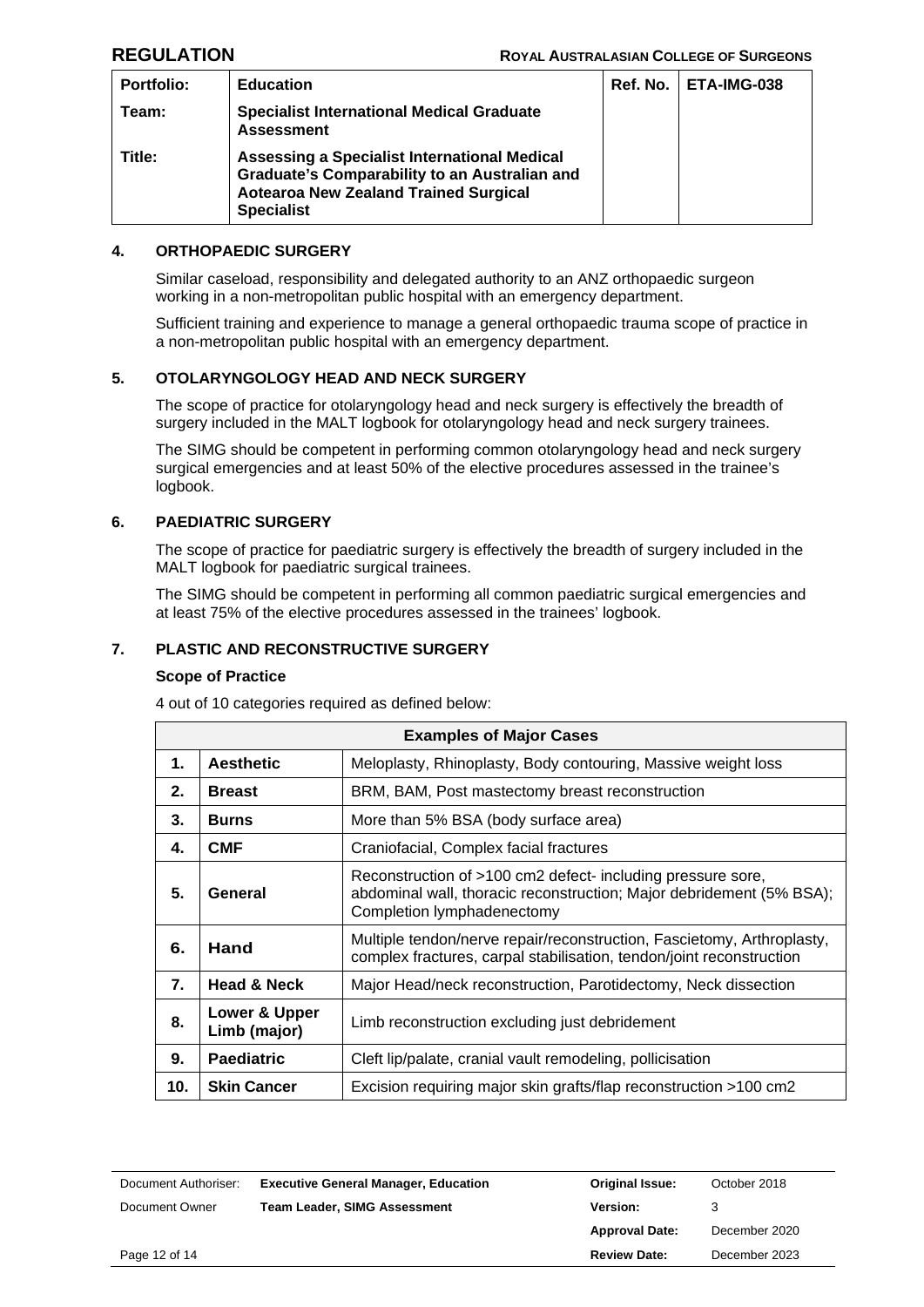| <b>Portfolio:</b> | <b>Education</b>                                                                                                                                                   | <b>Ref. No.   ETA-IMG-038</b> |
|-------------------|--------------------------------------------------------------------------------------------------------------------------------------------------------------------|-------------------------------|
| Team:             | <b>Specialist International Medical Graduate</b><br><b>Assessment</b>                                                                                              |                               |
| Title:            | Assessing a Specialist International Medical<br>Graduate's Comparability to an Australian and<br><b>Aotearoa New Zealand Trained Surgical</b><br><b>Specialist</b> |                               |

### **Depth of Practice**

- i) Minimum of 500 cases per year (cases not procedures).
- ii) 100 of 500 cases have to be in the 'major' category as defined by the Board of Plastic and Reconstructive Surgery and SIMG Committee. The complex cases have to be fairly evenly spread among a minimum of four of the above categories.
- iii) Cases may be considered major or minor at the discretion of the SIMG Committee and supporting documentation must be available upon request.

# **8. UROLOGY**

- i) Experience in managing the following range of emergency presentations:
	- acute lower urinary obstruction with and without obstructive uropathy
	- acute scrotal presentations
	- bladder rupture
	- renal trauma and renal bleeding
	- upper urinary tract obstruction both with and without sepsis
	- uretericinjury
	- urethral trauma
	- urinary tract sepsis
- ii) Experience in managing a majority of the following elective presentations:
	- adrenal masses
	- benign prostatic disease and treatment of outlet obstruction
	- bladder dysfunction
	- cutaneous conditions of the penis
	- erectile dysfunction
	- infertility
	- management of abnormal PSA
	- management of haematuria
	- management of reflux
	- management of urological infection
	- PU J obstruction
	- urethral stricture disease
	- urinary incontinence
	- urinary tract calculi (renal, ureteric, bladder)
	- urological malignancy (bladder, kidney, penis, prostate, testis, ureter)
- iii) Operative experience to include:
	- minor/intermediate cases TURBT, ureteroscopy (flexible or rigid), TURP (or equivalent), PCNL, urethral surgery, scrotal surgery;

### **and**

• major cases - nephrectomy or nephroureterectomy, partial nephrectomy, pyeloplasty, cystectomy and prostatectomy

| Document Authoriser: | <b>Executive General Manager, Education</b> | <b>Original Issue:</b> | October 2018  |
|----------------------|---------------------------------------------|------------------------|---------------|
| Document Owner       | <b>Team Leader, SIMG Assessment</b>         | <b>Version:</b>        | 3             |
|                      |                                             | <b>Approval Date:</b>  | December 2020 |
| Page 13 of 14        |                                             | <b>Review Date:</b>    | December 2023 |